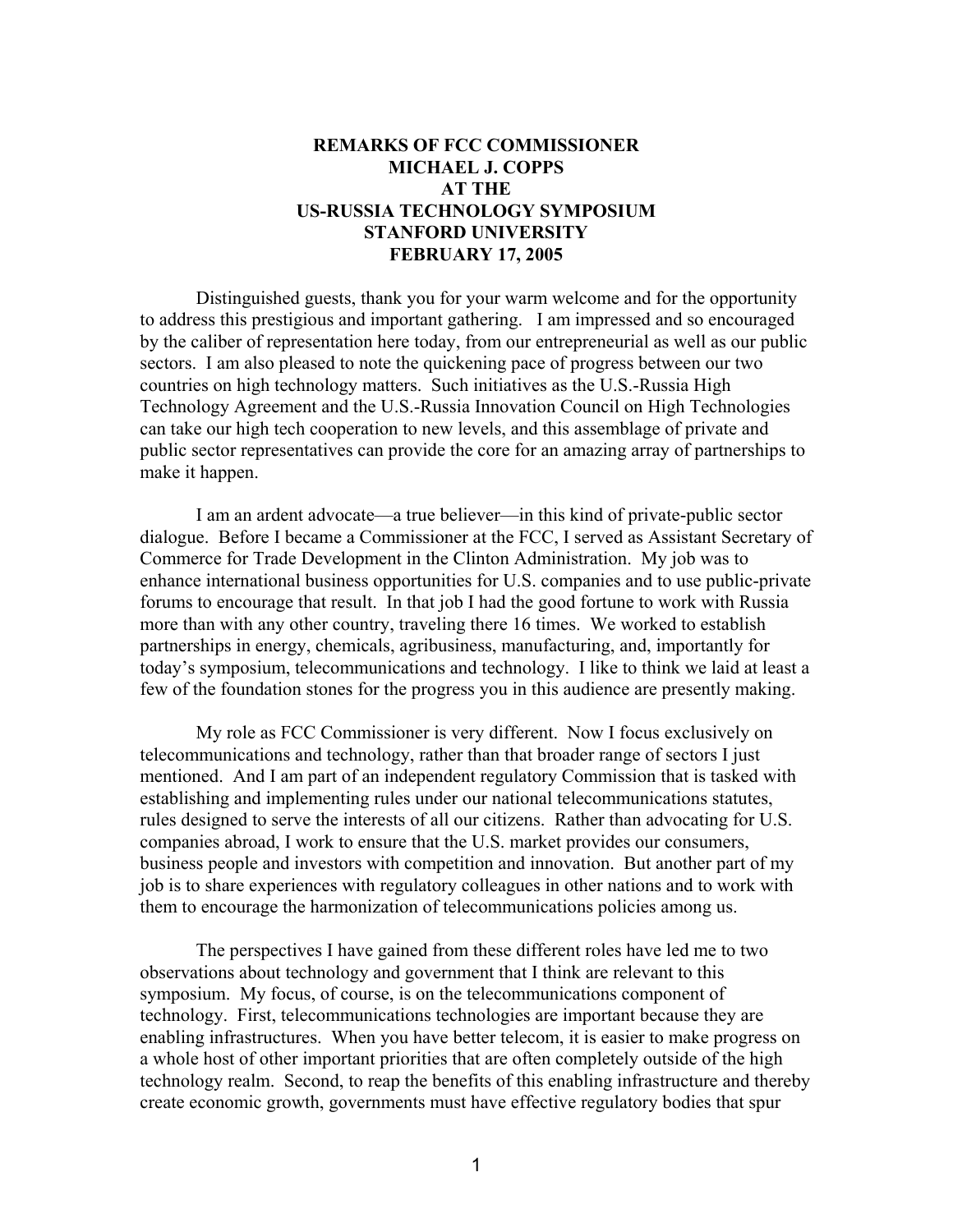investment. This means that a regulator must be independent, transparent, and predictable. Why? Because given the opportunities for business around the world, meaningful capital and investment will only go where these attributes exist.

## *An Enabling Infrastructure*

Let me begin with the idea of telecom technology as an enabling infrastructure. This is a wonderful audience of important decision-makers and policy formulators. The room is filled with people who have great influence in two of the most powerful nations on earth. What you think, say and do makes a difference. You struggle with difficult issues on a wide range of critical matters. Health care, economic development, education, agriculture, energy, transportation, and national security.

With all of these pressing matters, why are so many distinguished men and women gathered here today discussing technology policy? The answer is, I think, that you are here because you understand that the more communications infrastructure improves, the more power you have to find success in all these other sectors. A country with a robust national telecommunications network, with a widespread and diverse television and radio system, with access to the most current and powerful new technologies for all its citizens -- rural or urban, rich or poor -- will find its health care challenges and its economic development and education and agricultural and energy and transportation and national security challenges far easier to address. It's interesting. When I first joined the Clinton Administration's Commerce Department, I was responsible for our basic industries operations, and I believed that energy, chemicals, transportation, automobiles, materials and machinery were what infrastructure is all about. It took me a little while to realize that communications infrastructure is in fact key to progress in all these other important areas. It has become, in fact, the great enabler of every sector. If that was only a dawning realization then, it's more obvious now as we look around and realize how the communications revolution has transformed the way each of us lives, works and plays every day of our lives.

How does this work in the real world? Wireless services can connect your most remote rural heath centers to your best urban hospitals. Low cost radio stations can broadcast health care information in local languages. A variety of telecommunications technologies are already making huge contributions to global health. Widespread and state-of-the-art telecommunications facilities will also allow Russian and U.S. entrepreneurs to create new businesses and expand existing enterprises. Lower priced telecom services will attract more direct international investment and entrepreneurship. Schools with access to the Internet will have an almost infinite library to provide children and teachers in even the most remote towns access to the great world of ideas. Agricultural companies will manage their crops more productively and find customers around the globe if they have access to high-tech agricultural and business communications systems. The successful harvesting and marketing of a farmer's crop depends nowadays on the planting not just of seeds, but the planting—or deployment—of broadband, to his farm. Oil and gas companies will increasingly cut production costs by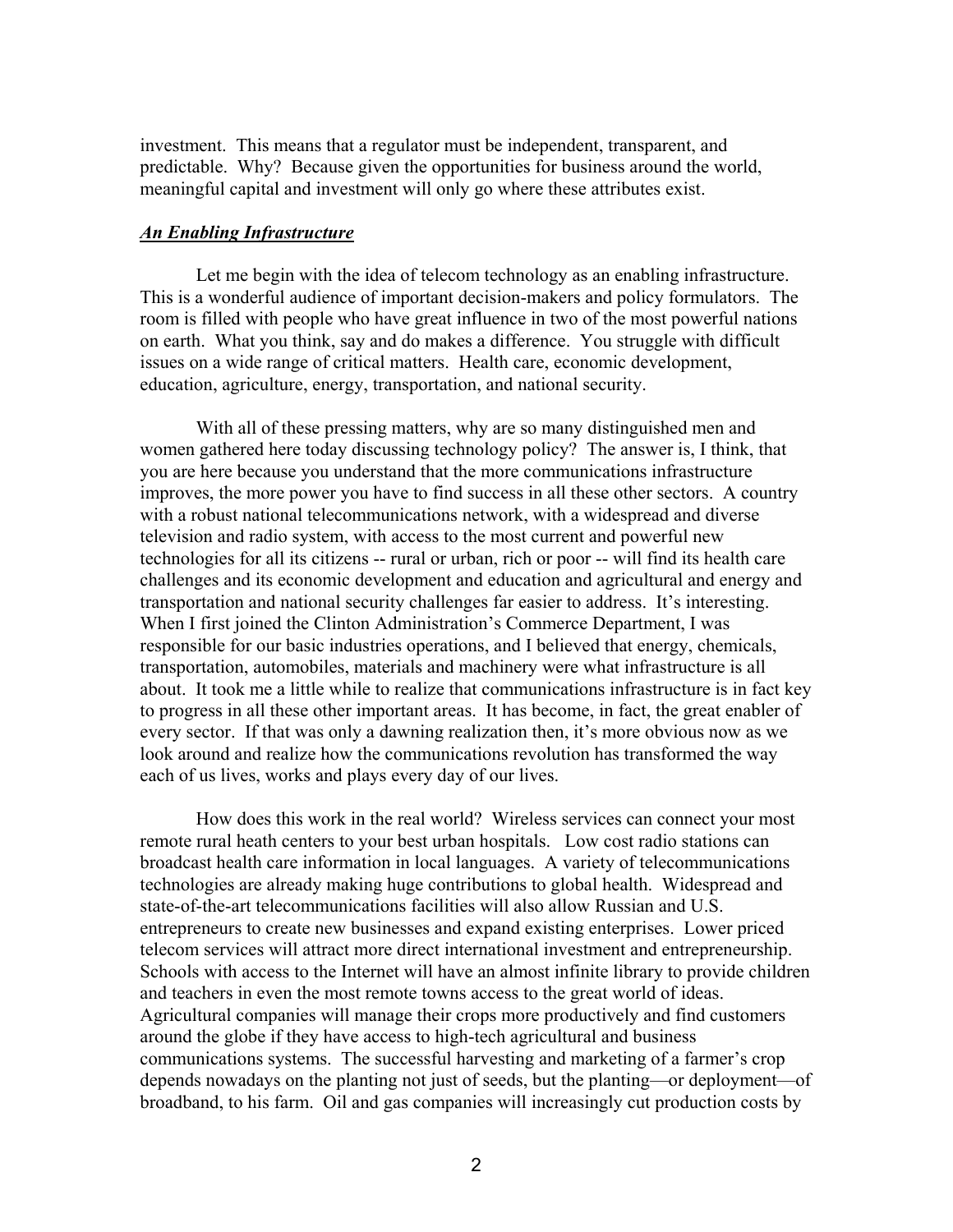using telecom to connect their extraction facilities, workers and shipping operations. Airlines, shipping ports, and ground transportation systems will avoid delays, increase safety, enhance productivity and reduce expense by deploying the technologies about which I speak. And our military and police will use advanced radio and satellite technologies to secure our borders and fight crime.

Technology and telecom comprise, then, the foundational enabling infrastructure for whole economies and whole nations. Whatever the challenge, whatever the sector, these technologies can be–must be–powerful tools to solve our problems and expand our success.

## *Independence, Transparency, and Predictability*

Some may ask how I can say all this after the burst of the great telecom bubble. When that bubble burst several years ago, many said it had been based on nothing more than irrational exuberance, and the analysts and pundits plunged into an even more irrational pessimism. Things seem now to be balancing out and the transformative nature of these technologies is being properly understood. So today, in the first years of this new Twenty-first century, I believe we are entering what will be the most productive and rewarding time in all of history for communications–rewarding for business, more importantly rewarding for consumers. Investment in international communications is already coming back. Technology is leap-frogging ahead. I am totally convinced that the communications transformations of the  $21<sup>st</sup>$  Century are going to make all of the dramatic changes of the past century – and they were dramatic – pale by comparison.

But as the venture capital experts here today know, as investment returns, it won't resemble what it used to be back in the heydays before the bubble burst. Investment now is much more discerning and selective and will become even more so in the years ahead. There is significantly more competition for the investment that is becoming available. And that investment will increasingly flow to countries that have worked to lay the foundation for economic success in advanced telecom technologies.

This brings me to my second observation. To reap the benefits of telecom as an enabling infrastructure, thereby creating economic growth, governments must have effective regulatory bodies that spur the confidence that investors demand. Let me say right here that no country has figured out how exactly to do this. Each of us has some successes; each of us has some failures. No nation–certainly not mine–is in a position to preach. No nation that I know of has yet discovered the road to a smooth transition from the vestiges of monopoly or state-controlled telecommunications to the new world of entrepreneurship and competition. None has discovered the right regulatory mix among converging technologies, some of them new, others of them old, and how to create a level playing field upon which they can compete to bring their services and products to consumers. None has developed a way to deploy broadband to cover truly rural areas. Indeed, when it comes to broadband deployment generally, other nations are eating both our countries' lunches. No country has consumer protection down to a perfect science.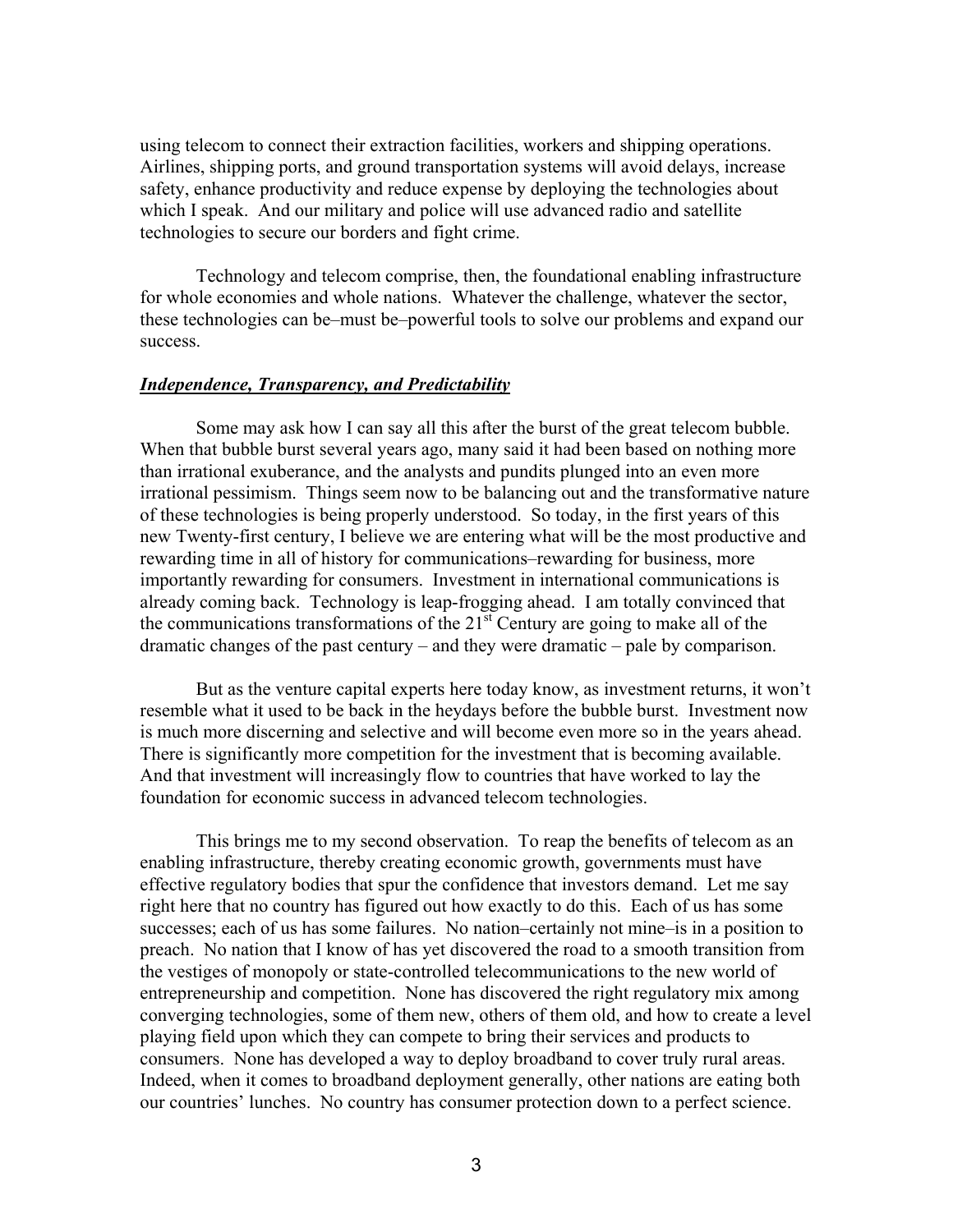None has developed the interoperability and redundancy that communications systems must have in this era when the threat of terror attack is always with us. And new challenges are coming our way in the Internet era. I have cautioned before that our dynamic and mostly open Internet is not immune from the challenges of restricted access, and the morning newspapers report that such access problems may already be upon us something else for both of us to deal with. So I always try to go into our discussions – bilateral and multilateral – with a healthy sense of humility, with a sense of how far we still have to go in the U.S., and with enough candor to cite our own shortcomings even as we advise one another on what we should or should not be doing. Having experienced it first-hand in years of dialogue with my Russian friends, I know how much each of us has to learn from the other. That is why forums like this one, and the many other publicprivate sector forums between our two countries, can help us meet these challenges together in a spirit of mutual cooperation and mutual benefit.

So with that in mind, permit me a few moments to lay out what I see as the four most important attributes of an effective regulatory body that will spur investment and entrepreneurship: (1) independence; (2) transparency; (3) predictability; and (4) the right people. I'll offer just a brief thought or two on each.

First, to be effective and spur investment, a regulator needs to be independent from the companies it regulates and free from direct political pressure. This allows it to put the public interest first and it lets investors know that they will receive a fair shake. Our American telecommunications statute mandates this through the requirement that the Federal Communications Commission be independent from the Administration, from Congress and from communications businesses. Another key part of independence is having adequate funding. Good data, adequate staff and effective mechanisms don't come cheaply these days. Regulators around the world handle this differently. Some self-fund through spectrum auction revenues; others charge low administrative fees to cover expenses; still others receive their money directly from their legislature rather than from their Ministry.

Second, to be effective and spur investment, a regulator must be open and transparent. Where a regulator publishes all of its rules and decisions, opens them for comment from all stakeholders, and everyone knows the rules and the reasons for decisions, the regulator does its job better and investors invest more. So on one level, transparency means clear and openly arrived at decisions and processes that people can understand and count on.

There is another dimension of openness that I would suggest for your consideration. A regulator should make access to decision-making easy. I look for as much input as I can find, wherever I can find it. This input allows me to tap the tremendous technical, business, and legal resources in the telecommunication world to make FCC decisions better. I can't imagine doing my job without the input of the companies we regulate. But–and this is a large "but"–we must also take special care to seek input from consumer groups, the disabilities community, minority and diversity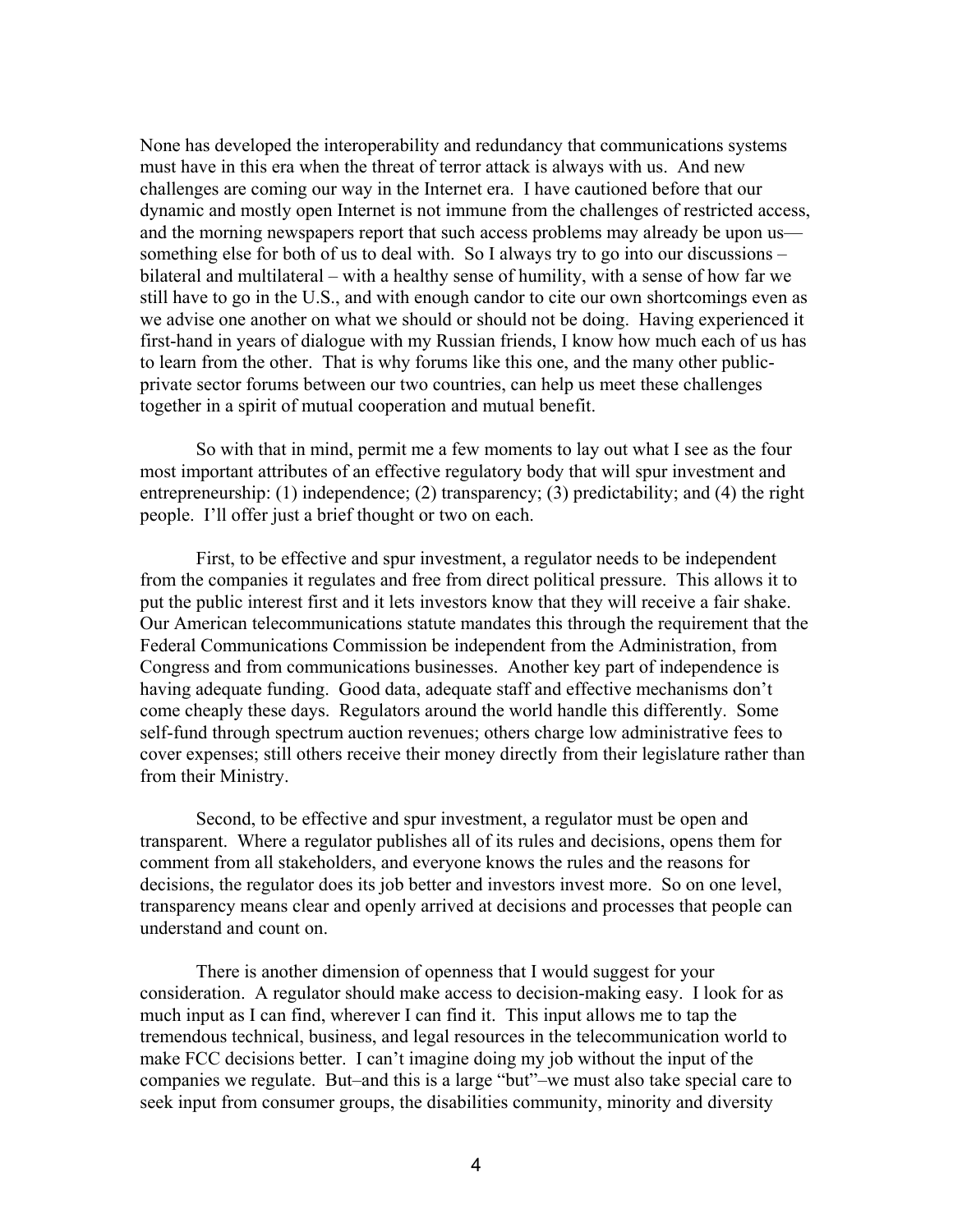organizations, and many others. I call these our "non-traditional" stakeholders. They don't usually have Washington lawyers or lobbying teams, they don't always know what decisions are being considered at the Commission–but they are the ones who live every day with the consequences–and the costs–of our decisions. They need to be our partners in making decisions. Sometimes regular citizens find it to hard to interact with the FCC, and that is a terrible failing. I try to listen to everyone, taking what advice I find useful, and not taking advice that I think would not serve the public interest. And I always urge our Commission to strive for better outreach to all those affected by the decisions we make.

Third, to be effective and spur investment, a regulator must be predictable. Predictability allows entrepreneurs and investors to manage their risk better. This audience knows better than I do that the ability to quantify and manage risk leads to more investment. The first part of predictability is ensuring that the regulator has clear authority and jurisdiction through its national laws. The legal framework should define the respective roles of, and relationships among, different agencies involved with telecom policy-making and regulation. In my country, we are constantly working to improve, for example, cooperation with state-level telecom regulators, because each of us has an important role to play. The legal framework must also be clear in granting the regulator power over licenses, spectrum, pricing, or whatever other authority is determined to be needed. And it should also give the regulator the power to enforce its rules. This is an important point. Even if a regulator has excellent rules on the books, if it lacks the legal, political, and practical ability to enforce these rules, its rules will not be respected. Predictability is thereby undermined. It is also critical for the law to make clear that, if there is a government-owned telecom company, the regulator's rules apply to the government-owned company. Good and successful law cannot play favorites.

To promote predictability, legislation should make it clear for all to see that any decision of the regulator can be appealed to the courts. If the regulator's decisions are not appealable, entrepreneurs and investors will be wary of making a commitment. Parties that have the right to appeal adverse decisions to the courts, and who know how to exercise this right, have the confidence to take risks and to maximize investments.

Fourth and finally, the right people. Where is he going with this, you may be asking yourself? My point is that the people you have working on all this are so critical to the success of the regulatory mission. Developing a professional, independent and always up-to-date professional staff is a never-ending challenge. A few years ago, as I was arriving at the FCC, Chairman Michael Powell realized the need for us to improve the Commission's engineering knowledge and he launched a successful effort to recruit more engineers. Here, too, we need to learn from one another. The knowledge base coming out of Russia's institutions of science and learning is of course world-class, as are the men and women coming out of Stanford and many other schools in the United States. Yet governments don't always have the resources to recruit everyone they need from this world of the best and the brightest, nor can we always offer the incentives necessary to retain them. One such incentive is to keep them current with all the exciting